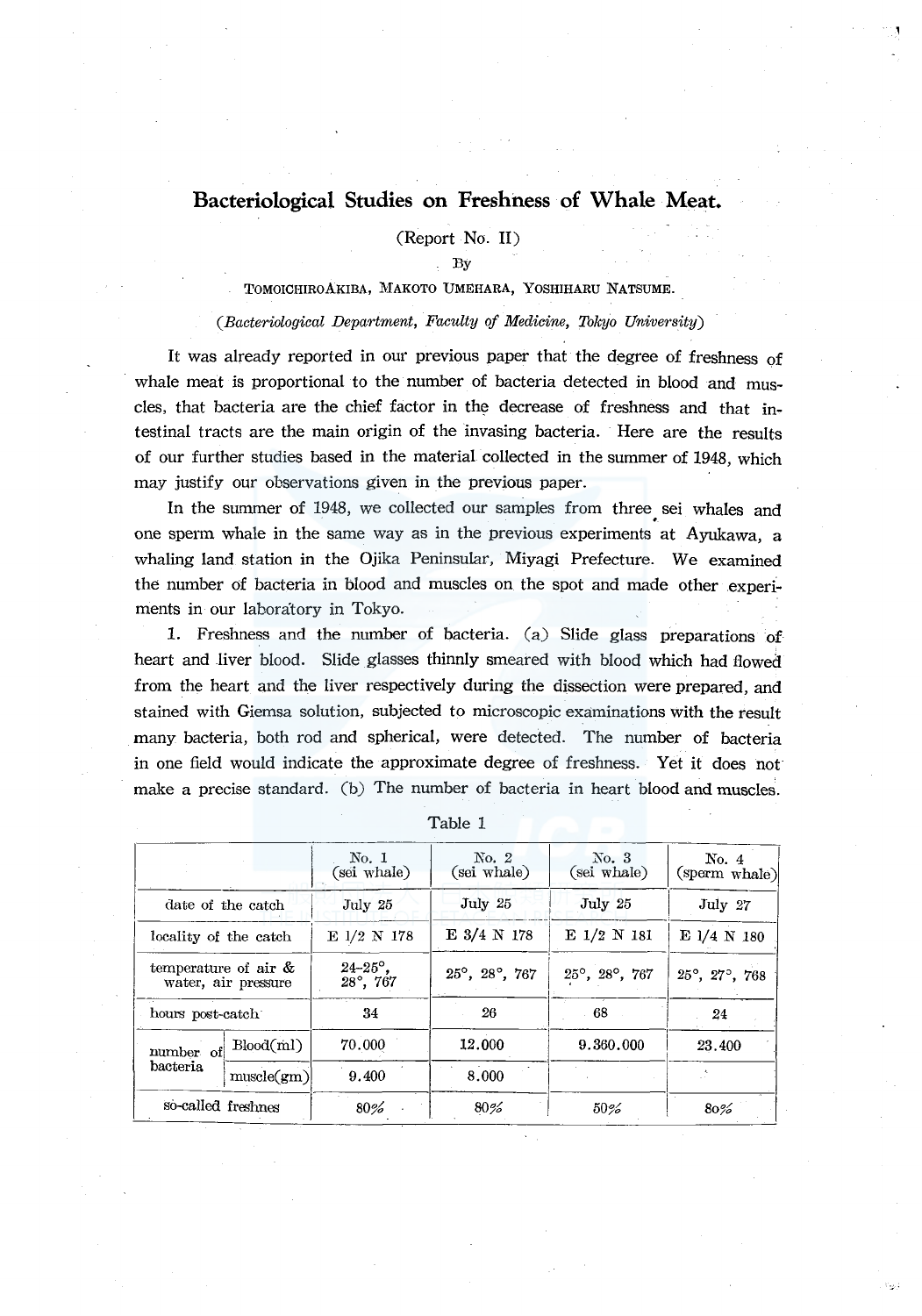## <sup>2</sup> <sup>2</sup> T. AKIBA, M. UMEHARA, Y. NATSUME

It was reported in the previous paper that the number of bacteria in heart blood and muscles obtained by aerobic culture is approximately proportional to the degree of freshness. It is now assumed that the number of the bacteria per ml. will make a standard in the determination of the degree of freshness. (Refer to table No. 1)

2. Freshness and histological degeneration of muscles and the liver. The results of histological examinations of portions of the livers and muscles from sei whales No. 1 and 2 of Table 1 will be shown in Table 2.

Due to the limited portions of the samples, bacteria filling vessels in the muscle were not detected by this experiment.

|        | TTPIOIORICSI OPSCLASTIOIP2                                                       |                                                                                  |
|--------|----------------------------------------------------------------------------------|----------------------------------------------------------------------------------|
|        | No. 2 sei whale $(26 \text{ hrs. post-catch})$                                   | No. 1 sei whale (34 hrs. post-catch)                                             |
| sample | 1. Shrivelling of muscle fibres medium<br>degree; curves & ruggedness discerned. | 1. Shrivelling of musice fibres high degree;<br>curves & ruggedness conspicuous. |
|        | 2. Muscle fibres indistinct.                                                     | 2. Muscle fibres obscure.                                                        |
|        | Nuclei in muscular cells discerned.<br>3.                                        | 3. Nuclei in muscular cells obscure.                                             |
| Muscle | 4. No bacteria detected.                                                         | 4. A few individual bacteria detected in<br>connective tissue.                   |
|        | 1. Formation of vacuoles marked.                                                 | 1. Degeneration of vacuoles high degree.                                         |
| sample | 2. Irregularity of arrangement of liver<br>cells medium degree.                  | 2. Grouping of liver cells very irregular.                                       |
|        | 3. Liver lobules disorderly.                                                     | 3. Liver lobules disorderly.                                                     |

6. Bacteria fill vessels.

4. Porta hepatis (transverse fissure, hilum) disorderly.

5. Haemosiderin granules conspicuous.

### Table 2

## Histological Observations

3. Determination of species of the isolated bacteria. Determination of species was attempted regarding the 128 strains of bacteria isolated from blood, muscles and intestinal contents. It proved that even the bacteria isolated by anaerobic culture can grow by aerobic culture after successive transfering on culture media. So we made all the succeeding investigations of biological characters by aerobic culture.

By microscopic examinations of shapes, sizes, grouping, Gram staining and motility as well as by characteristics of colonies on agar media and by gelatin liquefaction and indole reaction, typical 39 strains. were selected from the above mentioned 128 strains of bacteria, and subjected to various biological examinations. As the result, six species of Gram positive spheres, three species of Gram negative spheres, five species of Gram positive rhods and ten species of Gram negative

 $\frac{1}{\sqrt{2}}$ 

5. Haemosiderin discerned.

disorderly.

4. Porta hepatis transverse fissure,hilum

6. A few bacteria detected between cells.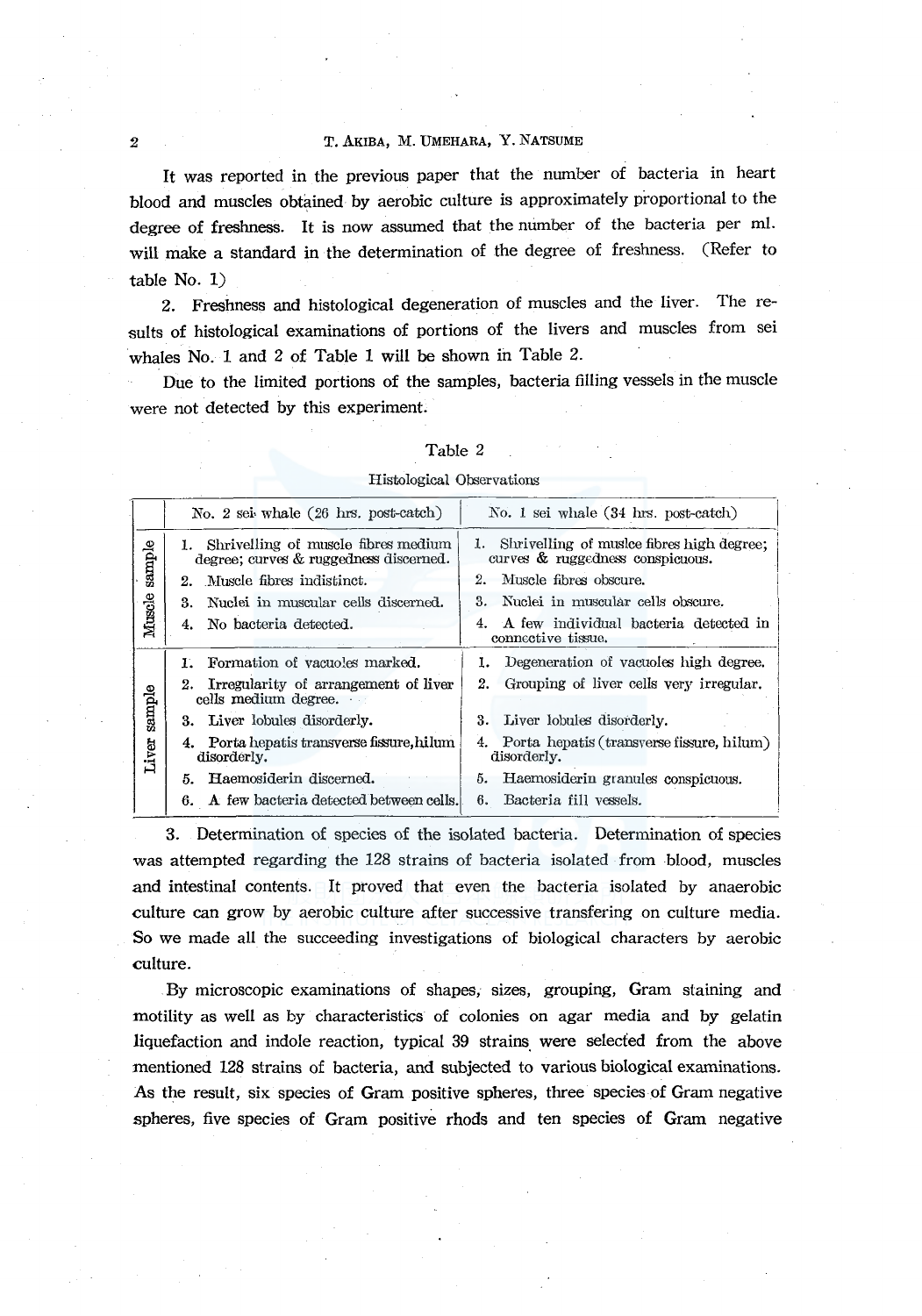rhods, namely twenty-four species in all, were isolated. They were identified ac- ·COrding to Bergey's Manual of Determinative Bacteriology (5th Ed,) and other literatures: and those determined were as follows: Nine species of Micrococcuss five species Of Bacillus, six species of Achromobacter, three species of Escherichia .and one species of Aerobacter aerogenes. (Refer to table 3)

## Table 3

## The species of Bacteria Detected (Isolated in the summer of 1948)

| names                          | samples                                           | habitats (according to literature)                           |  |  |  |  |  |  |  |
|--------------------------------|---------------------------------------------------|--------------------------------------------------------------|--|--|--|--|--|--|--|
| Bacillus silvaticus            | musele                                            | soil                                                         |  |  |  |  |  |  |  |
| B. laterosporus                | blood                                             | soil, water                                                  |  |  |  |  |  |  |  |
| B. brevis                      | muscle<br>large<br>blood.<br>and small intestines | ubiquitous                                                   |  |  |  |  |  |  |  |
| B. adhaerens                   | large intestine                                   | soil                                                         |  |  |  |  |  |  |  |
| B. novus                       | blood, large and small<br>intestines              | ubiquitous                                                   |  |  |  |  |  |  |  |
| Achromobacter<br>liquefaciens  | blood                                             | water                                                        |  |  |  |  |  |  |  |
| A. butyri                      | blood                                             | milk                                                         |  |  |  |  |  |  |  |
| A. candicans                   | large intestine                                   | soil                                                         |  |  |  |  |  |  |  |
| A. pestifer                    | blood                                             | air                                                          |  |  |  |  |  |  |  |
| A. nitrificans                 | blood, large intestine                            | soil                                                         |  |  |  |  |  |  |  |
| A. ubiquitum                   | blood                                             | water, soil                                                  |  |  |  |  |  |  |  |
| Escherichia coli com-<br>munis | blood                                             | intestinal tracts of man and Vertebrata                      |  |  |  |  |  |  |  |
| E. acidi lactici               | blood                                             | intestinal tracts of man and Vertebrata                      |  |  |  |  |  |  |  |
| E. freundii                    | blood                                             | water, soil, intestinal tracts of man and<br>animals         |  |  |  |  |  |  |  |
| Aerobacter aerogenes           | blood                                             | vegetables, ceveals, intestinal tracts of<br>man and animals |  |  |  |  |  |  |  |
| Micrococcus varians            | blood, muscles<br>large intestine                 | sea water, water, air, milk                                  |  |  |  |  |  |  |  |
| M. flavus                      | blood, small intestine                            | air, milk                                                    |  |  |  |  |  |  |  |
| M. epidermidis                 | blood, large and small<br>intestines              | skin, milk, infection                                        |  |  |  |  |  |  |  |
| M. luteolus                    | blood                                             | cheese                                                       |  |  |  |  |  |  |  |
| M. saccatus                    | blood, large and small<br>intestines              | nasal mucous membrane                                        |  |  |  |  |  |  |  |
| M. halophilus                  | blood                                             | sea water                                                    |  |  |  |  |  |  |  |
| M. perflavus                   | blood, muscles                                    | water, air                                                   |  |  |  |  |  |  |  |
| M. case olyticus               | blood                                             | udders, food stuff                                           |  |  |  |  |  |  |  |
| M. rhodochrous                 | blood                                             | water                                                        |  |  |  |  |  |  |  |

The biological characteristic of the above mentioned bacteria coincided with those :found in references in all but a few minor points, and any new species was not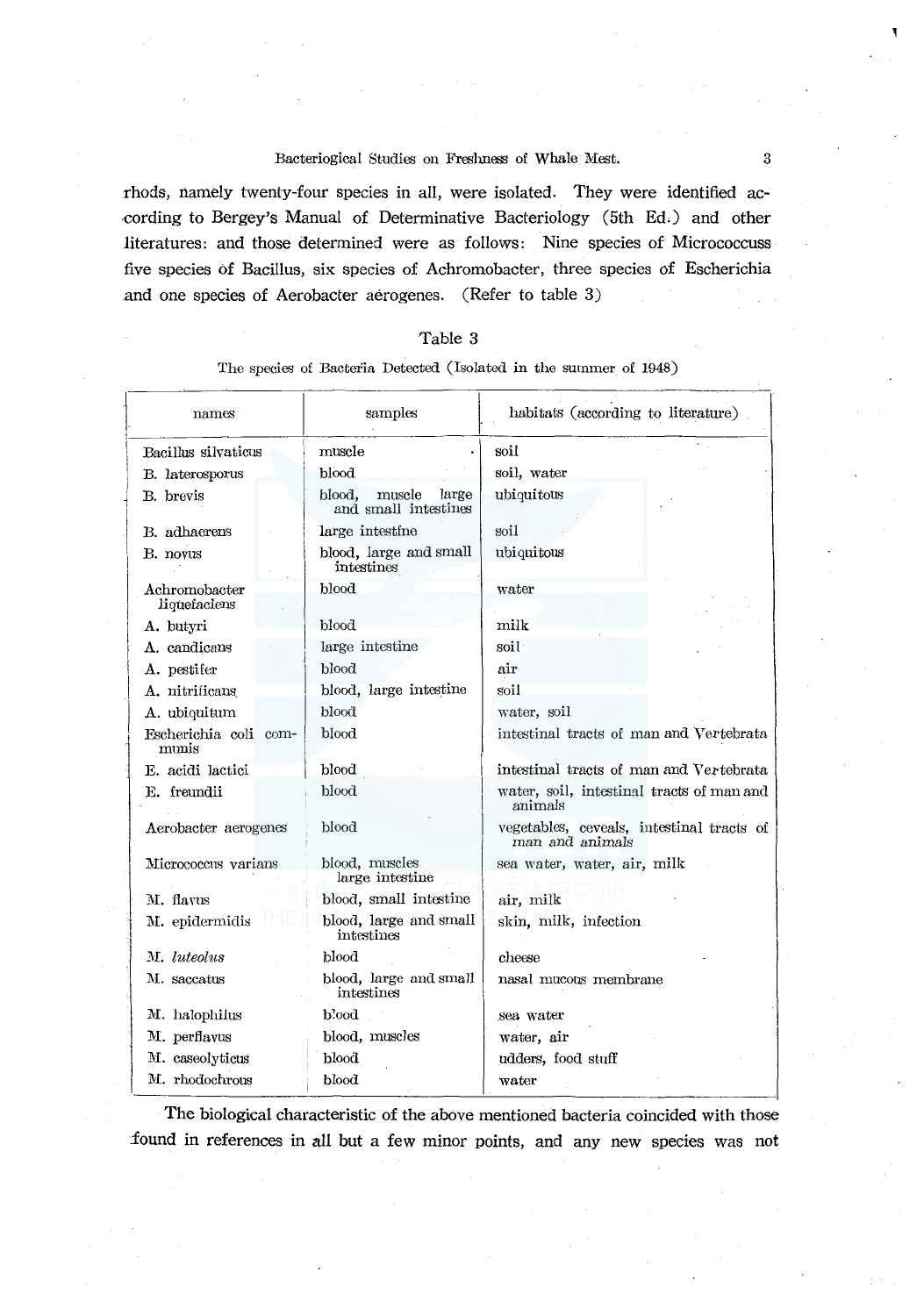## T. AKIBA, M. UMEHARA, Y. NATSUME

detected by the present experiments. In comparison with our investigations in 1947, Micrococcus and· Achromobacter were isolated by both the previous and present experiments while Flavobacterium and Streptococcus faecalis were not detected this time. We succeeded, however, in obtaining Escherichia and Aerobacter for the first time. (Refer to Table 4)

### Summary

(1) The degree of freshness is roughly proportional to the number of bacteria in blood and muscles. The number of bacteria in heart blood may be a standard in the determination of the degree of·freshness. An approximate degree of freshness may be calculated by means of stained slide glass samples.

(2) In the case of a low degree of freshness, conspicuous deterioration was discerned histologically in the livet and muscles, and clumps of bacteria filling vessels were detected by microscopic examinations.

(3) Besides Micrococcus and Achromobacter which had already been isolated in 1947, Aerobacter and Escherichia were newly isolated by the present experiments. These are the species generally detected in intestinal tracts of man and animals.

It is especially worth noticmg that Escherichia and Aerobacter which are generally found in intestinal tracts of man and animals were detected in blood• for it leads to the assumption that these bacteria penetrated into blood vkssels after death and distributed all over the carcass.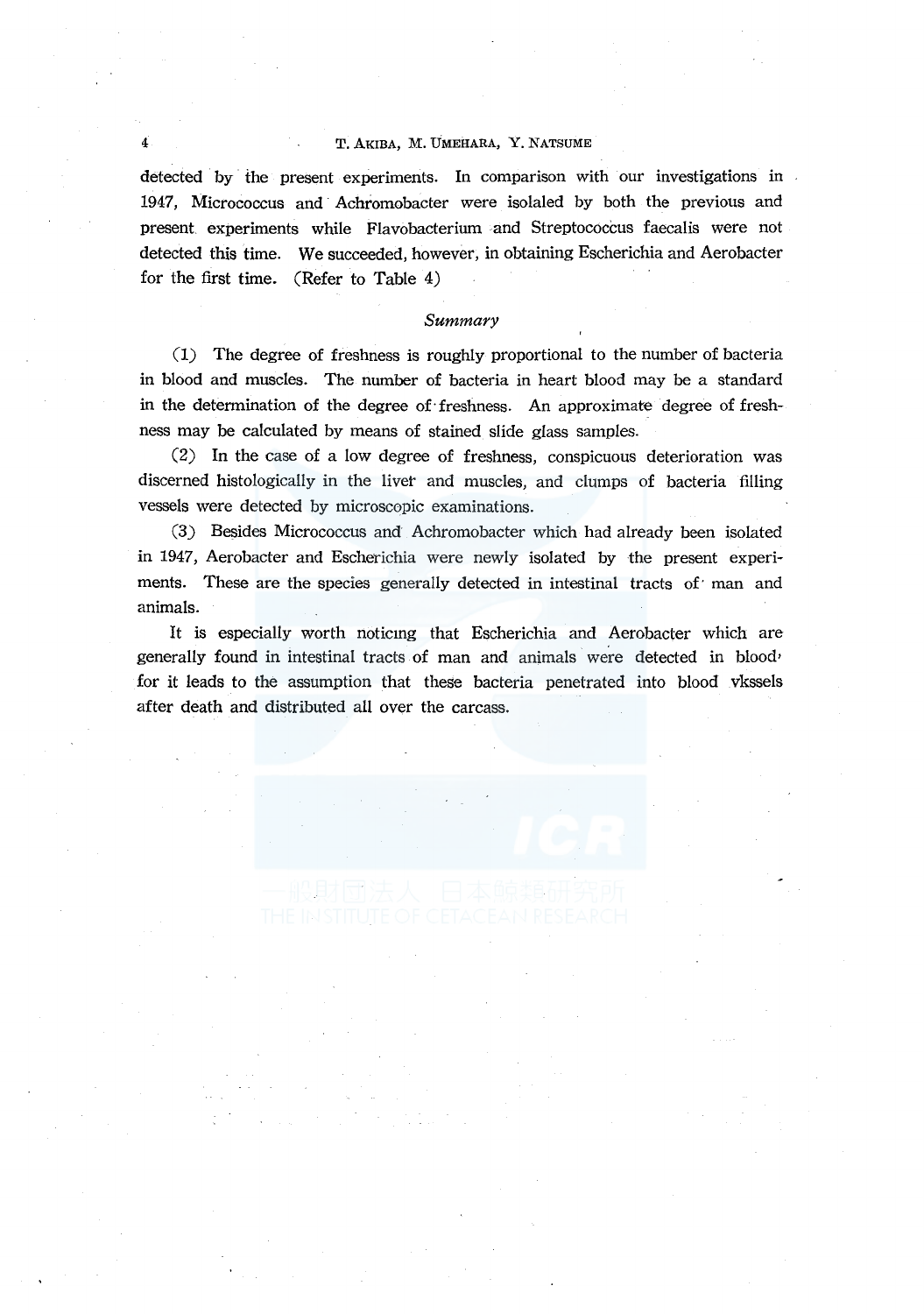|                                 |                                     |                                                                   |                                                  |               |                 |                          |                                                                                              |            | Table 5                                     |                          |                                                                                                            |                                                    |                                                |                          |
|---------------------------------|-------------------------------------|-------------------------------------------------------------------|--------------------------------------------------|---------------|-----------------|--------------------------|----------------------------------------------------------------------------------------------|------------|---------------------------------------------|--------------------------|------------------------------------------------------------------------------------------------------------|----------------------------------------------------|------------------------------------------------|--------------------------|
| Character<br>Species            | shape                               | side                                                              | arrangement                                      | Gram<br>stain | spore           | motility                 | surface colonies on solid media                                                              |            | Boulllon<br>turbidity deposit surface grows |                          | colonies on potato                                                                                         | gelatin liquefaction                               | B.T.B milk                                     | Indol                    |
| F <sub>8</sub>                  | rod                                 | $1.3 - 1.5$<br>$\boldsymbol{\mathrm{X}}$                          | single, short chain                              | $\div$        | $+$<br>terminal | $+$                      | yellowish brown<br>viscid,                                                                   | $+$        |                                             |                          |                                                                                                            | brownish white, viscid $+$ stratiform liquefaction | acid coagulation                               |                          |
| <b>B</b> 22                     | rođ                                 | $(2.0 - 4.5)$<br>$1.0 - 1.2$<br>$\boldsymbol{\mathrm{X}}$         | single, short chain                              | $+$           | $+$<br>central  | $\!+\!$                  | white, round                                                                                 |            | $+$                                         |                          | greyish white, poor<br>growth                                                                              | + crateriform                                      | no change                                      |                          |
| BCIF 60                         | $_{\rm rod}$                        | $12.0 - 3.5$<br>$f(0.6 - 1.0)$<br>$\mathbf{X}$<br>$12.0 - 3.5$    | single, scattered,<br>in short chain             | $+$           | $+$<br>terminal | $+$                      | greyish white, viscid                                                                        | $+$        |                                             |                          | greyish white                                                                                              | $+$ infundibuliform                                | acid coagulation,<br>later peptonisation       |                          |
| $C$ 73                          | $_{\rm rod}$                        | $10.8 - 1.2$<br>$\mathbf X$<br>$13.0 - 4.5$                       | single, short<br>chain, groups                   | $+$           | $+$<br>central  |                          | greyish white convex, small colony                                                           | 十          | $+$                                         |                          | yellowish brown                                                                                            | $+$ crateriform                                    | acid coagulation                               | $\overline{\phantom{a}}$ |
| <b>BIC 64</b>                   | rod                                 | $(0.8 - 1.0)$<br>$\mathbf{x}$<br>$3.0 - 5.0$                      | singly, pairs                                    | $+$           | $+$<br>terminal | $+$                      | greyish purple convex, small colony                                                          | $+$        | $+$                                         | $\overline{\phantom{a}}$ | greyish white                                                                                              | $+$ infundbuliform                                 | no change                                      |                          |
| <b>B</b> 16                     | rod                                 | $f(0.6 - 0.8)$<br>$\mathbf{X}$<br>$1.0 - 1.5$                     | in groups                                        |               |                 |                          | transparent, colorless round<br>viscid, glistening                                           |            | $+$                                         | $+$                      | brownish white, glisten- $+$ infundibuliform<br>inz                                                        |                                                    | alkali                                         |                          |
| B 18                            | $_{\rm rod}$                        | $0.5 - 0.7$<br>$\mathbf{x}$<br>$(1.0 - 1.3)$                      | singly, pair                                     |               |                 |                          | transparent, glistening, viscid                                                              |            | ₩                                           | $+$                      | $greyish white, poor growth + intundibuliform$                                                             |                                                    | no change                                      |                          |
| C <sub>11</sub>                 | $_{\rm rod}$                        | $0.5 \sim 0.7$<br>. $\mathbf{X}$<br>$10.7 - 1.2$<br>$(1.2 - 1.5)$ | singly, pair                                     |               |                 |                          | white, raised, small colony                                                                  | ₩          | $\frac{1}{2}$                               | $\mathop{\mathrm{III}}$  | white raised, viscid, poor $-$<br>growth                                                                   |                                                    | alkali                                         |                          |
| <b>B</b> 35                     | rod                                 | $\mathbf{x}$<br>$1.5 - 2.5$<br>$0.6 - 0.7$                        | singly, in groups                                |               |                 |                          | greyish yellow, raised, large colony                                                         | $^{\rm +}$ | 卝                                           |                          | brownish white                                                                                             |                                                    | no change                                      |                          |
| <b>BC</b> 33                    | rod                                 | $\mathbf{X}$<br>$\lambda_{0.8}$ ~1.2<br>$f(0.8 - 1.0)$            | singly,<br>singly                                |               |                 | $+$                      | greyish white, smooth                                                                        | $^+$       | $\ensuremath{\mathop{\Downarrow}}$          |                          | white, poor growth                                                                                         | $+$ crateriform                                    | no change                                      | $+$                      |
| B 39                            | $\rm{rod}$                          | $\mathbf{x}$<br>$1.5 - 2.0$<br>$f(0.6 - 0.7)$                     | short chains                                     |               |                 |                          | white, round, raised, viscid                                                                 | 卝          | 卄                                           | $+$                      | greyish white                                                                                              |                                                    | acid coagulation                               | 士                        |
| <b>B</b> 21                     | $_{\rm rod}$                        | $\mathbf{x}$<br>$1.0 - 1.3$<br>r $0.6 \sim 0.7$                   | single,                                          |               |                 | $+$                      | greyish white, round                                                                         | 卝          | $+$                                         | $\overline{\phantom{a}}$ | greyish white                                                                                              |                                                    | acid coagulation                               | $+$                      |
| B 13                            | $_{\rm rod}$                        | $\boldsymbol{X}$<br>$1.2 - 1.5$<br>$f(0.6 - 0.7)$                 | in groups                                        |               |                 | $\overline{\phantom{a}}$ | greyish white, round                                                                         | 卝<br>$+$   | $+$<br>$+$                                  | $\overline{\phantom{m}}$ | greyish white,<br>greyish white                                                                            |                                                    | acid coagulation<br>acid coagulation $+$       | $+$                      |
| <b>B</b> 17                     | $\mathop{\mathrm{rod}}$             | $\mathbf{X}$<br>$(1.0 - 1.3)$<br>$f(0.6 - 0.7)$                   | in groups                                        |               |                 |                          | greyish white, convex<br>greyish white                                                       | 卝          |                                             |                          | greyish white                                                                                              |                                                    | acid coagulation                               | $\overline{\phantom{a}}$ |
| B <sub>0</sub><br><b>BCF 17</b> | rođ<br>spherical                    | $\mathbf{x}$<br>$1.0 \sim 1.2$<br>1.2                             | single,<br>pairs,                                |               |                 |                          | white, round vescid                                                                          |            |                                             |                          | greyish white                                                                                              |                                                    | acid                                           |                          |
| BI 13                           | spherical                           | $1.0 - 1.2$                                                       | in grape-like clusters<br>in grape-like clusters |               |                 |                          | yellow, round, dry                                                                           |            |                                             |                          | whitish yellow, stunted + crateriform                                                                      |                                                    | acid                                           |                          |
| BIG 1<br><b>B</b> 33            | spherical<br>spherical              | $0.8 - 1.0$<br>$1.2 - 1.3$                                        | in groups<br>pair, in groups                     |               |                 |                          | greyish white smooth, glistening<br>orange yellow, raised, dry<br>transparent dewdrop-shaped | ⇈          | $+$<br>$^{+}$                               |                          | growth<br>greyish white<br>orange yellow, dry raised $+$ infundibuliform<br>grey semitransparent + saccate |                                                    | $acid \rightarrow alkali$<br>no change<br>acid |                          |
| BIC 17<br><b>B</b> 19<br>BF 21  | spherical<br>spherical<br>spherical | $0.6 - 0.8$<br>$0.8 - 1.0$<br>$1.2 - 1.5$                         | pair, botryoid<br>pair, short chain<br>pair      |               |                 |                          | transparent dewdrop-shaped<br>yellow, round raised                                           | ┿          |                                             | $+$                      | growth<br>poor growth<br>vivid yellow, raised glis- + stratiform                                           |                                                    | no change<br>acid                              |                          |
| $B_6$                           | spherical                           | 1.0                                                               | pair                                             |               |                 |                          | dewdrop-shaped                                                                               |            |                                             |                          | tening<br>glistening, poor growth $+$ saccate                                                              |                                                    | $coagulation later, -$                         |                          |
| $B = 42$                        | spherical                           | $0.9 - 1.0$                                                       | pair, in groups                                  | $+$           |                 |                          | orangered opaque, small colony                                                               | $+$        | $+$                                         |                          | poor growth                                                                                                |                                                    | peptonisation, acid<br>no change               |                          |
| Note                            | B: blood;                           | C: colon;                                                         | 1: Intestine                                     |               | F: muscles      |                          |                                                                                              |            |                                             |                          |                                                                                                            |                                                    |                                                |                          |

 $\mathcal{J}$ 

 $\sim$